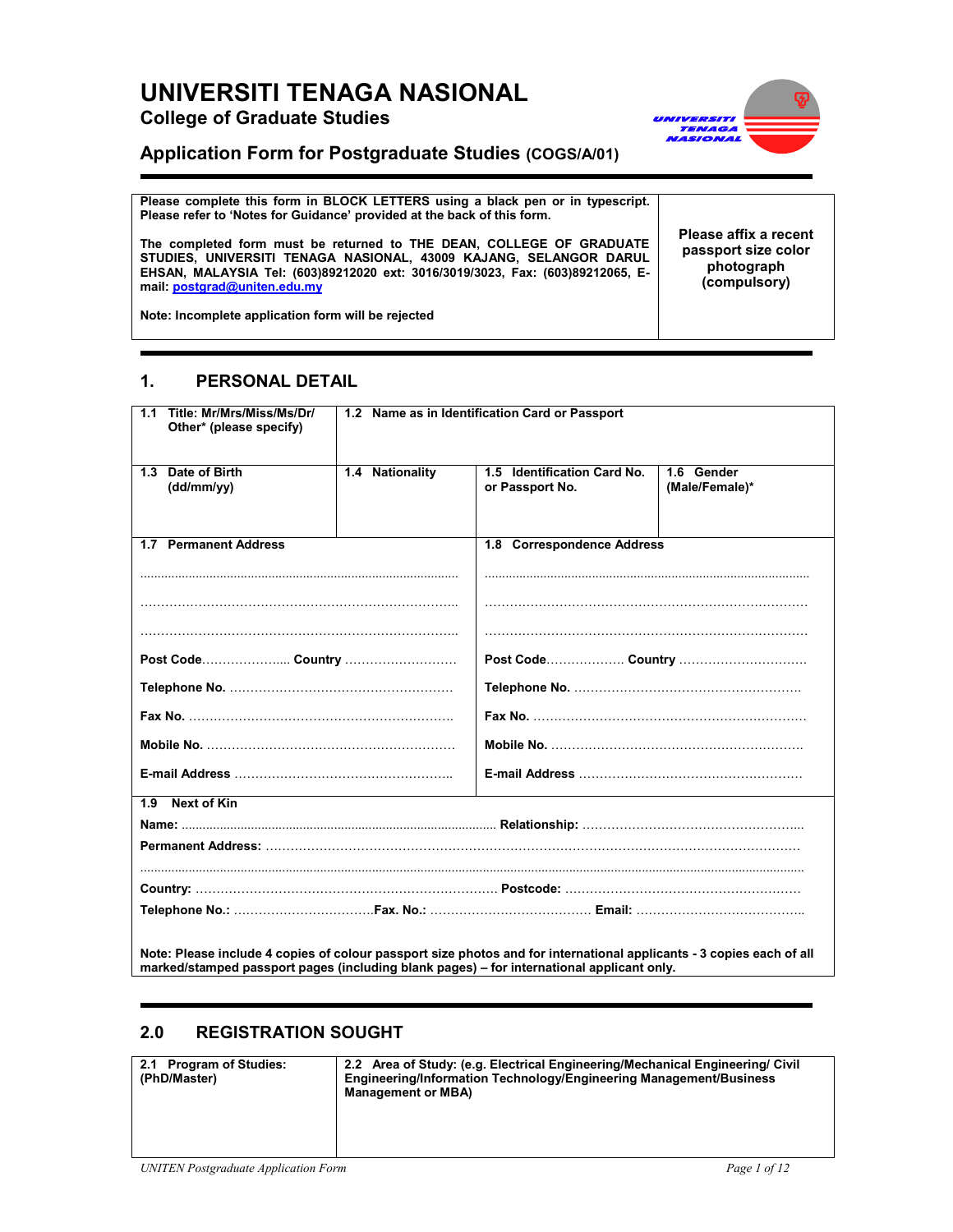| Mode of Study:*<br>2.3                                                                                                            | <b>Proposed Start Date: *</b><br>2.4                     |               |                                                                      |      |
|-----------------------------------------------------------------------------------------------------------------------------------|----------------------------------------------------------|---------------|----------------------------------------------------------------------|------|
| ] Part-Time [<br><b>Full-Time</b>                                                                                                 | Year [                                                   | 1 June/July [ | 1 or Nov/Dec [                                                       | $1*$ |
| <b>Program Structure:</b><br>$2.5^{\circ}$<br><b>Structure A:</b><br><b>Full Research*</b> [<br>(Please attach research proposal) | <b>Structure B:</b><br><b>Coursework and Research* [</b> |               | <b>Structure C: Coursework and</b><br><b>Project/Case Studies*</b> [ |      |

\*Please fill-up or tick appropriate box

# 3.0 QUALIFICATIONS

### Institution of Higher Learning Qualifications Achieved/Expected

Please attach certified true copies of official transcripts of academic record (degree certificates, subjects and grade transcript, professional certificates, etc)

| 3.1 University/Institution attended at Postgraduate Level: |                                                          |
|------------------------------------------------------------|----------------------------------------------------------|
| Degree Title:<br>3.1.1                                     |                                                          |
| 3.1.2 Class or Grade e.g. CGPA                             | 3.1.3 Year of Award                                      |
| 3.1.4 Full-Time/Part-Time/Distance Learning*               | 3.1.5 Dates of Attendance: From (dd/mm/yy) to (dd/mm/yy) |

| 3.2 University/Institution attended at Undergraduate Level |                                                          |
|------------------------------------------------------------|----------------------------------------------------------|
| 3.2.1 Degree Title:                                        |                                                          |
| 3.2.2 Class or Grade e.g. CGPA                             | Year of Award<br>3.2.3                                   |
| 3.2.4 Full-Time/Part-Time/Distance Learning                | 3.2.5 Dates of Attendance: From (dd/mm/yy) to (dd/mm/yy) |
|                                                            |                                                          |

| 3.3 A-Level, Diploma or Pre-University or Other Professional Qualifications                                                                         |
|-----------------------------------------------------------------------------------------------------------------------------------------------------|
| (You should include here details of any qualifications taken prior to University entrance. Please include type of qualification,<br>grade and date) |
|                                                                                                                                                     |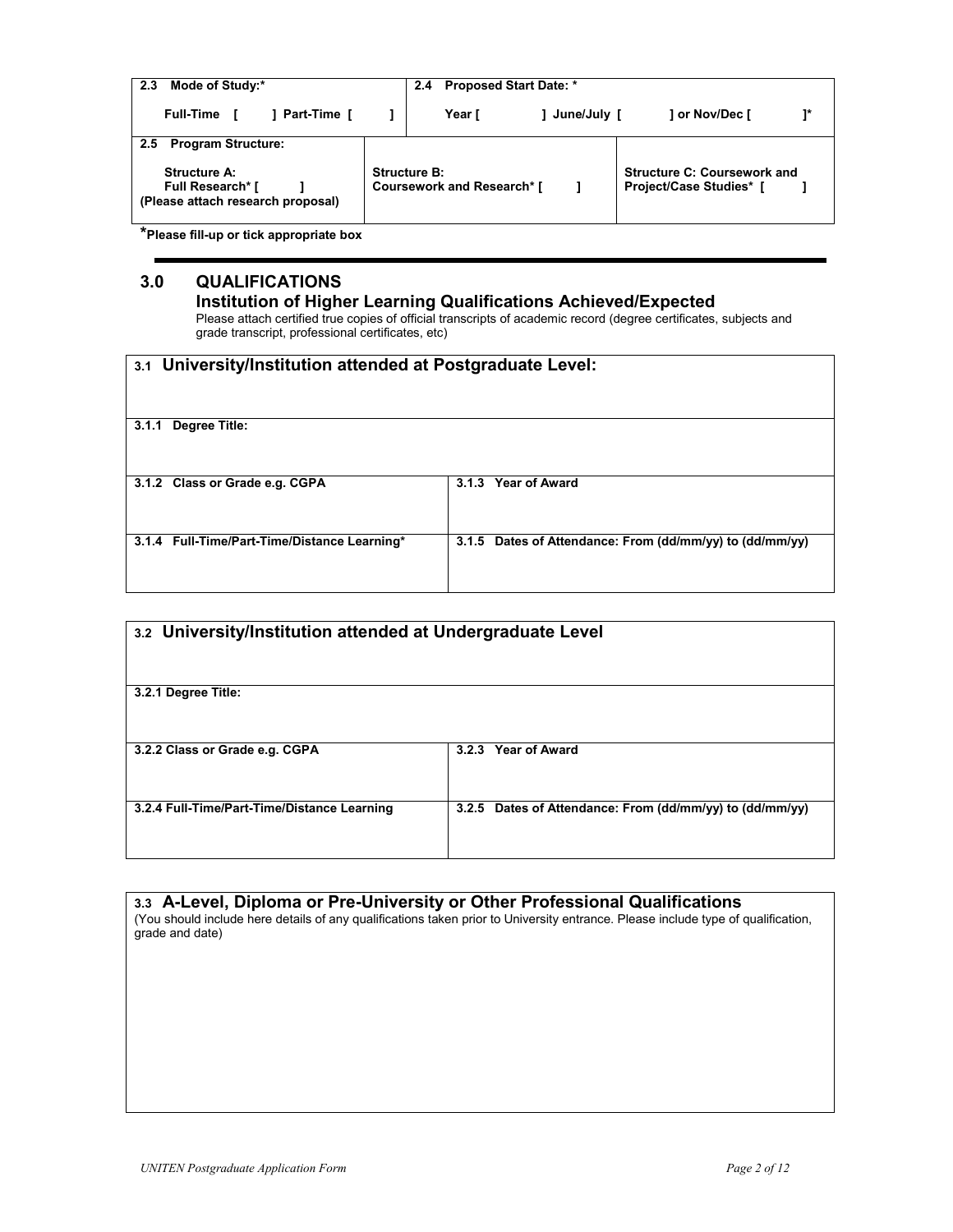## 3.4 Graduate Management Admission Test (GMAT) or Graduate Requirement Examination (GRE).

If your academic degree is not from UNITEN or degree not recognized by UNITEN, you are required to take GMAT (if applying for business program) or GRE (for engineering or information technology program).

GMAT/GRE\* Score ………………………………………….. Date of Exam: ………………………………. (Please attach official or certified copy of GMAT or GRE score) \* Please tick if appropriate

## 3.5 English Language Qualification/Proficiency

#### 3.5.1 What is your first language? ……………………………………………………………………………………

#### 3.5.2 Is English the medium of instruction at your former institution of higher learning? YES\* [ ]/NO\*[ ]

If English is not the medium of instruction at your former institution of higher learning, please give details of your English Language qualification, including grade, class, awarding body and date awarded.

Please attach an official or certified copy of your English Language certificate.

| 3.5.2 IELTS/TOEFL*           | <b>Score</b> | Date Taken |
|------------------------------|--------------|------------|
|                              |              |            |
|                              |              |            |
|                              |              |            |
|                              |              |            |
|                              |              |            |
|                              |              |            |
| 3.5.3 Other (please specify) | Score/Grade  | Date Taken |
|                              |              |            |
|                              |              |            |
|                              |              |            |
|                              |              |            |
|                              |              |            |
|                              |              |            |
|                              |              |            |

(\*Please fill-up or tick appropriate box)

## 4.0 WORK EXPERIENCE

| <b>4.1 Current Employment</b>            |  |
|------------------------------------------|--|
|                                          |  |
|                                          |  |
|                                          |  |
|                                          |  |
|                                          |  |
|                                          |  |
|                                          |  |
|                                          |  |
|                                          |  |
| 4.1.5 Explain briefly your nature of job |  |
|                                          |  |
|                                          |  |
|                                          |  |
|                                          |  |
|                                          |  |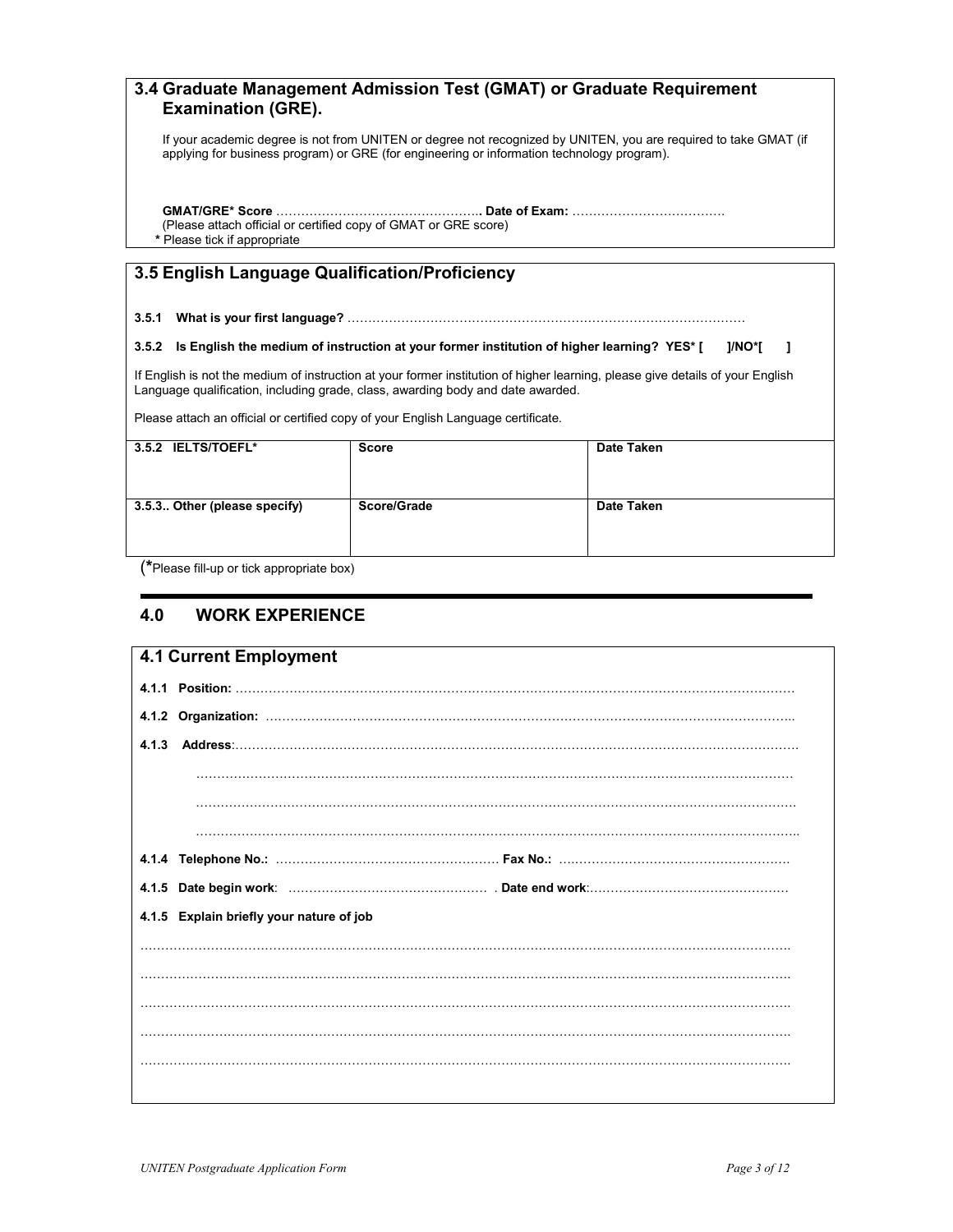# 4.2 Previous Employment

## 5.0 FINANCIAL SUPPORT

(Please attach copies of sponsorship/scholarship letters or financial statement where appropriate)

| 5.1 Please state how you intend to finance your studies at UNITEN (e.g. self-funding or sponsorship) |  |
|------------------------------------------------------------------------------------------------------|--|
|                                                                                                      |  |
|                                                                                                      |  |
|                                                                                                      |  |
|                                                                                                      |  |
|                                                                                                      |  |
|                                                                                                      |  |
| 5.2 If you been awarded a scholarship/sponsorship, please give details including dates.              |  |
|                                                                                                      |  |
|                                                                                                      |  |
|                                                                                                      |  |
|                                                                                                      |  |
|                                                                                                      |  |
|                                                                                                      |  |
|                                                                                                      |  |
|                                                                                                      |  |
|                                                                                                      |  |
| What will this sponsorship/scholarship covers? (e.g. tuition fees, maintenance, books etc)<br>5.3    |  |
|                                                                                                      |  |
|                                                                                                      |  |
|                                                                                                      |  |
|                                                                                                      |  |
|                                                                                                      |  |
|                                                                                                      |  |
|                                                                                                      |  |
|                                                                                                      |  |
|                                                                                                      |  |
|                                                                                                      |  |
|                                                                                                      |  |
|                                                                                                      |  |
|                                                                                                      |  |
|                                                                                                      |  |
|                                                                                                      |  |

## 6.0 OTHER APPLICATIONS

(Please inform of other Malaysian universities that you have applied to)

………………………………………………………………………………………………………………………………………………. ……………………………………………………………………………………………………………………………………………….. ……………………………………………………………………………………………………………………………………………….. ……………………………………………………………………………………………………………………………………………….. ………………………………………………………………………………………………………………………………………………...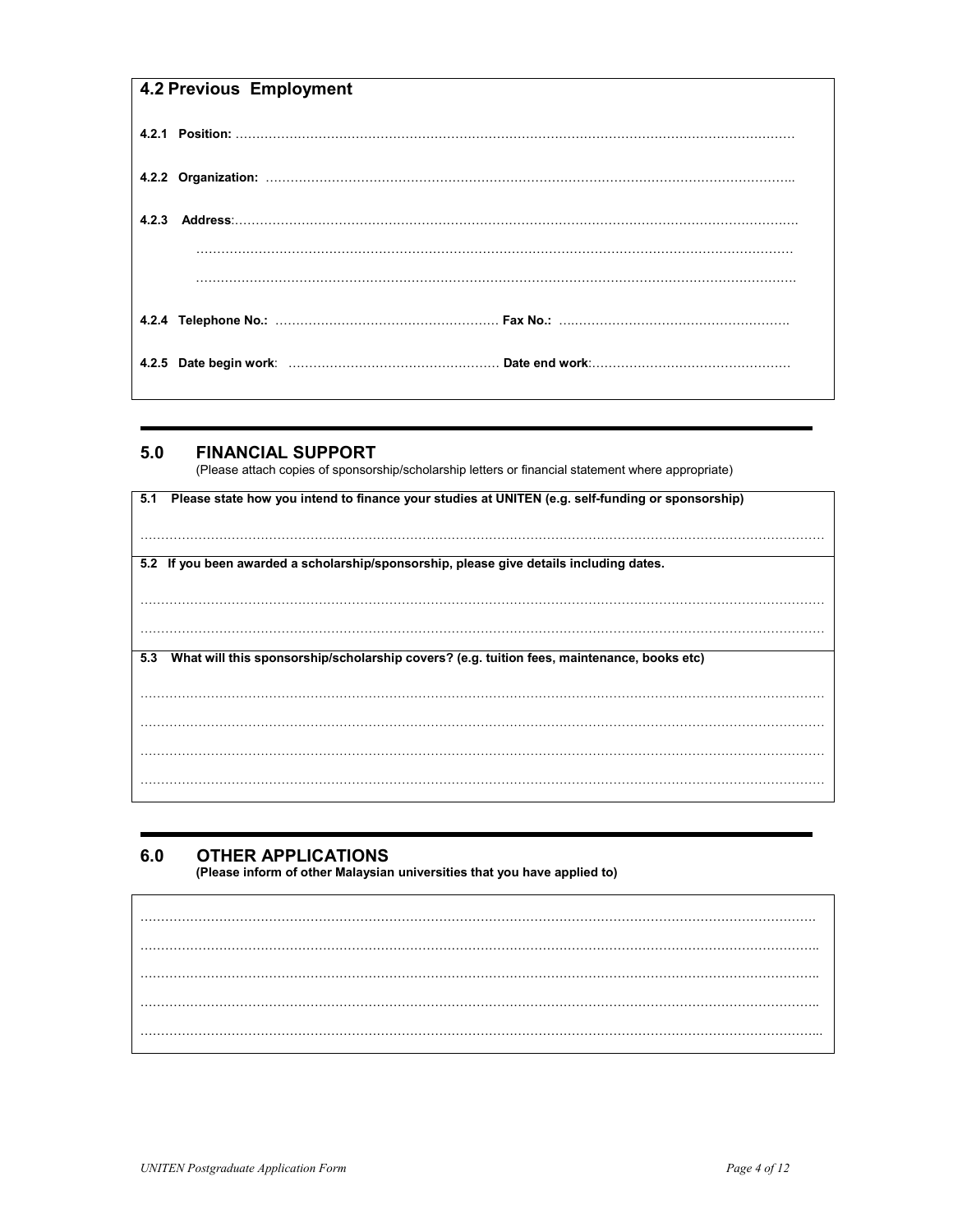## 7.0 REFEREES

(Please provide details of two persons whom you have approach as referee. The referees should submit sealed references using the form provided)

| Name:                      | Name:                      |
|----------------------------|----------------------------|
| <b>Position</b>            | <b>Position</b>            |
| <b>Name of Institution</b> | <b>Name of Institution</b> |
|                            |                            |
| <b>Address</b>             | <b>Address</b>             |
|                            |                            |
|                            |                            |
|                            |                            |
| <b>Country</b>             | <b>Country</b>             |
| Telephone No. and Fax No.  | Telephone No. and Fax No.  |
| <b>Email Address</b>       | <b>Email Address</b>       |
|                            |                            |

### 8.0 PUBLICITY

(What was your main source of information about postgraduate studies at UNITEN. Please tick one box only.

| <b>University Prospectus</b>        |
|-------------------------------------|
| <b>University Website</b>           |
| <b>UNITEN Graduates/Alumni</b>      |
| <b>Education Fair</b>               |
| Newspaper or Other Printed Material |
| <b>Friends/Relatives</b>            |
| <b>Other - Please Specify</b>       |
|                                     |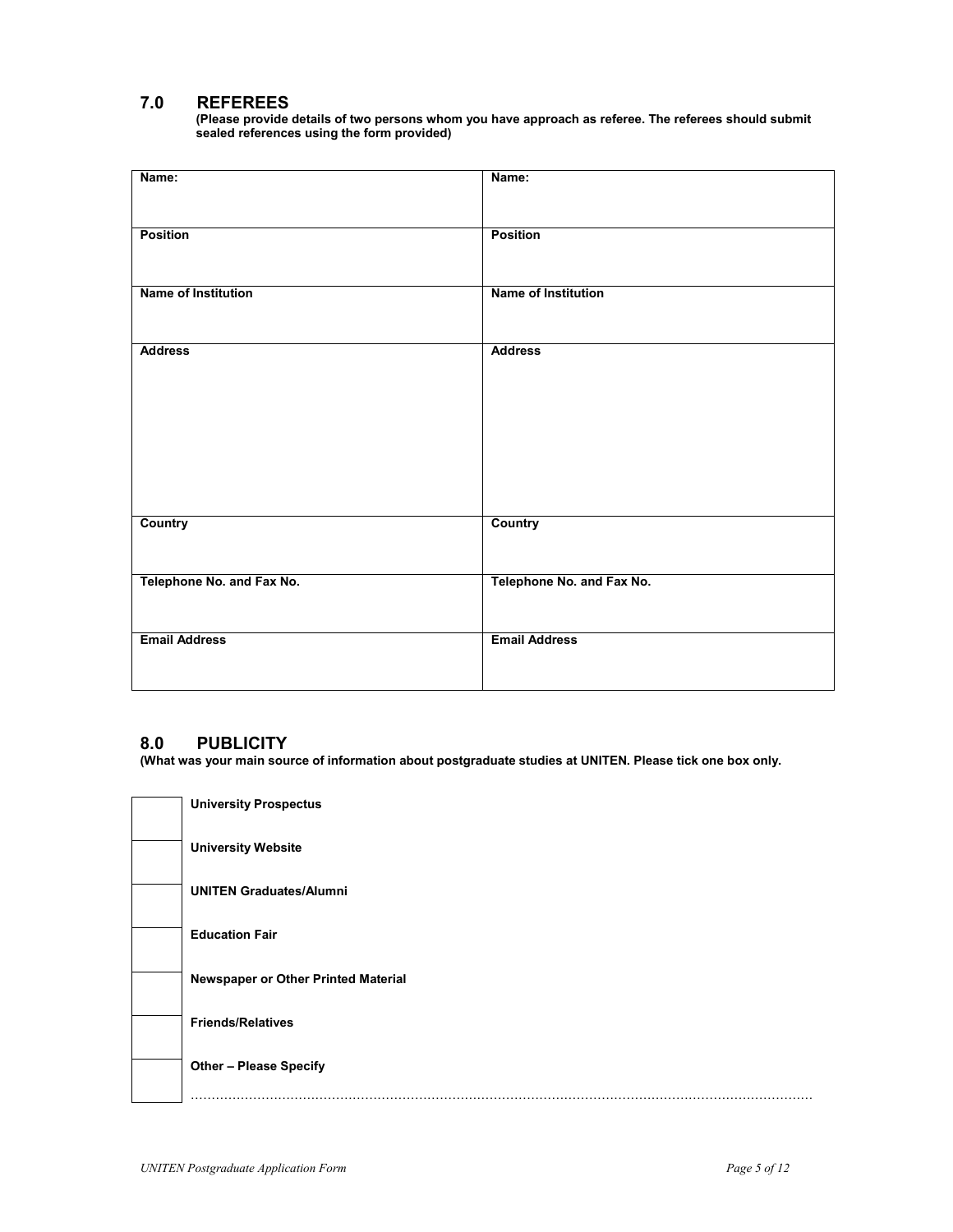### 9.0 CHECKLIST AND DECLARATION

I enclose the following documents with this form (Please tick where appropriate)

| Evidence of academic or professional qualification and transcripts which are certified true<br>copy. If it is not in English it should be certified translated into English.           |
|----------------------------------------------------------------------------------------------------------------------------------------------------------------------------------------|
| Copies of English Language certificates e.g. TOEFL or IELTS (if appropriate)                                                                                                           |
| <b>Copies of GMAT/GRE Test Score (if appropriate)</b>                                                                                                                                  |
| Sponsorship/Scholarship letter or Financial statement                                                                                                                                  |
| Two References/Recommendation letters                                                                                                                                                  |
| Research Proposal For Structure A – Program by Full Research (if appropriate)                                                                                                          |
| Four (4) Passport Size Color Photographs (Please put down your name and program you<br>applied for at the back of your photographs)                                                    |
| For International Students, Please attached three (3) photocopies all pages of your passport<br>(all pages). This is required by immigration department for student's visa application |
| Application Processing Fees (RM30.00 for Malaysian, RM120.00 or USD35.00 for International<br>applicant)                                                                               |
| For Malaysian applicant please attach a certified copy of your identification card                                                                                                     |
| <b>Others (Please specify)</b>                                                                                                                                                         |

Do you have any disability that the University should know of e.g. use wheel chair, blind, deaf, etc?

Yes [ ] No [ ] If Yes, please specify the nature of disability

…………………………………………………………………………………………………………………………………………………

I hereby declare that all information is true and I understand that Universiti Tenaga Nasional is empowered to reject my application/enrolment if any of the information above is found to be false or incomplete.

| <b>Date</b> | Name and Signature of Applicant |
|-------------|---------------------------------|
|             |                                 |
|             |                                 |
|             |                                 |
|             |                                 |

Note: Please do not fill up the next page. It is for university use only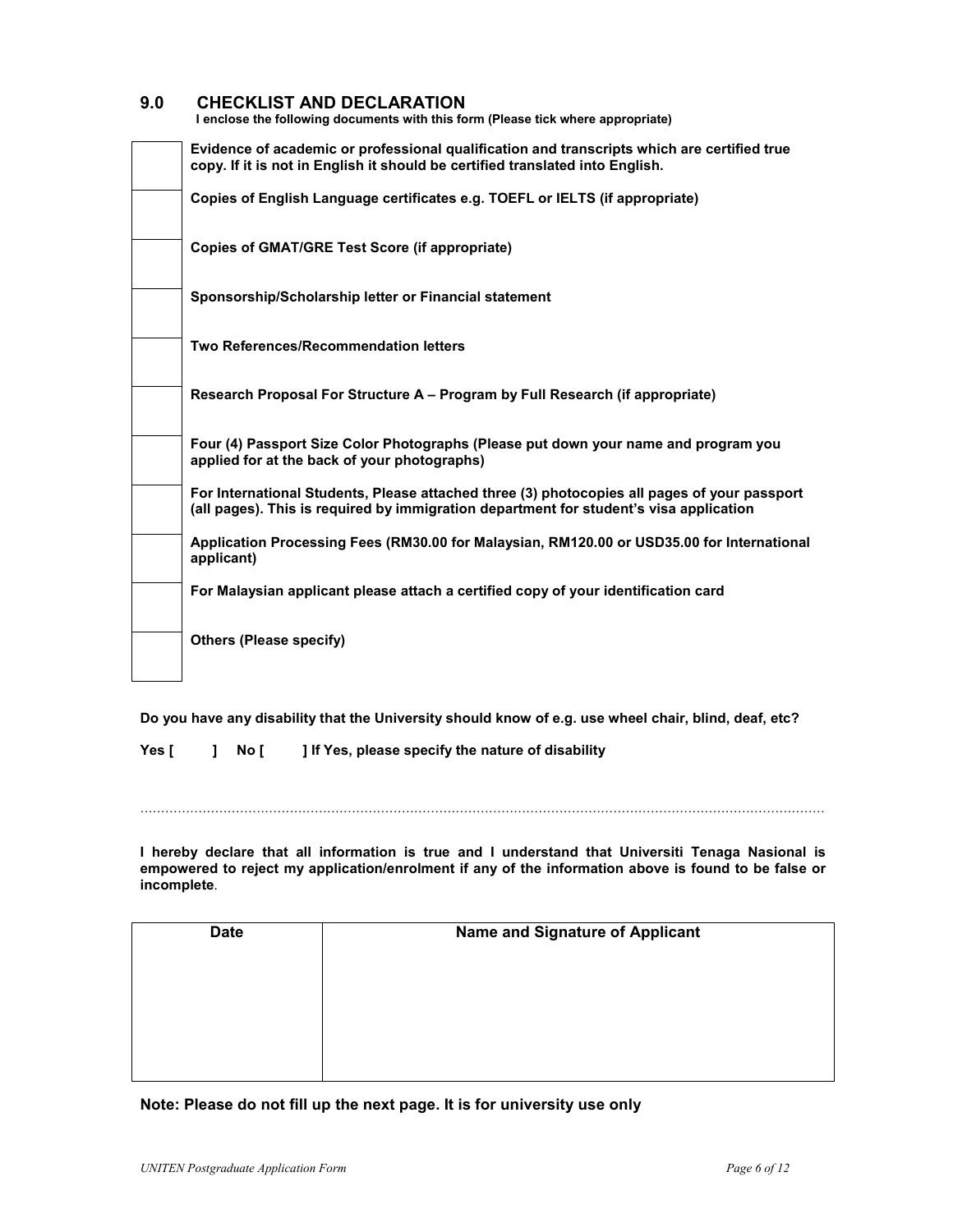# 10.0 FOR UNIVERSITY USE ONLY

| <b>Applicant Name</b> |  |
|-----------------------|--|
| Program applied for   |  |
| Date received by CoGS |  |
| <b>Forward to</b>     |  |
| Date forward to       |  |
|                       |  |

| Date received by<br>respective College                           |                                                 |
|------------------------------------------------------------------|-------------------------------------------------|
| <b>Entry qualification</b><br>acceptable (Yes/No)                |                                                 |
| <b>English language</b><br>acceptable (Yes/No)                   |                                                 |
| Recommendation<br>(Accept/Reject)                                |                                                 |
| If accepted<br>Proposed supervisor(s)<br>for structure A program |                                                 |
| University's<br>postgraduate admission<br>committee              | Date of meeting and decision (accept or reject) |
| Date of offer/reject letter                                      |                                                 |

| <b>Comment/Condition/Action</b> |  |  |  |
|---------------------------------|--|--|--|
|                                 |  |  |  |
|                                 |  |  |  |
|                                 |  |  |  |
|                                 |  |  |  |
|                                 |  |  |  |
|                                 |  |  |  |
|                                 |  |  |  |
|                                 |  |  |  |
|                                 |  |  |  |
|                                 |  |  |  |
|                                 |  |  |  |
|                                 |  |  |  |
|                                 |  |  |  |
|                                 |  |  |  |
|                                 |  |  |  |
|                                 |  |  |  |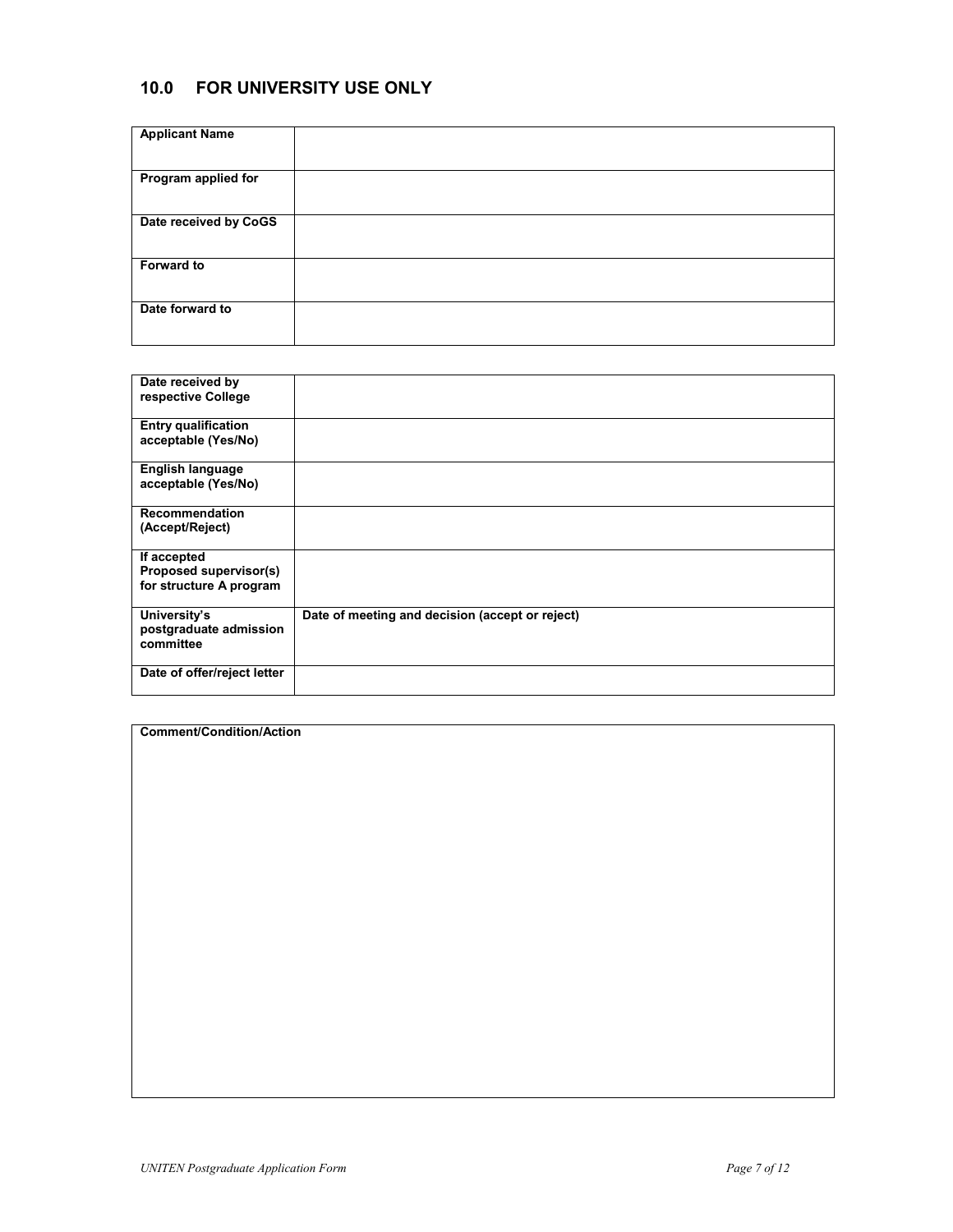## 'Notes for Guidance' for Filling-up the UNITEN Postgraduate Application Form

- For local applicant please include RM30.00 for processing fee.
- For international applicant RM120.00 or USD 35.00

### Section 1: Personal Detail

- If you change your correspondence address, please contact the University immediately giving details.
- Please include 4 recent passport size color photos.
- Applicants from overseas are required to submit 3 copies of all pages of your international passport which include pages with photograph, personal details and validity of at least one year.
- For local student please attach a certified copy of your identification card.

### Section 2: Registration Sought

Programs currently being offered by UNITEN are:

- Structure A (by Full Research): Doctor of Philosophy in Engineering, Doctor of Philosophy in Business Administration, Doctor of Philosophy in Information and Communication Technology,
- Structure A (by Full Research): Master of Electrical Engineering, Master of Mechanical Engineering, Master of Civil Engineering, Master of Information Technology
- Structure B (by Coursework and Research): Master of Electrical Engineering, Master of Mechanical Engineering and Master of Information Technology
- Structure C (by Coursework and Project): Master in Engineering Management and Master of Business **Administration**
- 2.1 Please state whether you are applying for PhD or Master's program.

2.2 Please state the chosen area of study e.g. Electrical Engineering or Engineering Management or Business Administration (MBA).

2.3 Please tick you are applying for part-time of full-time program.

2.4 In an academic year there are two intakes which are either in June/July or Nov/Dec of the current year. Please indicate the year and month of which you intend to register for the program

2.5 In program structure please indicate your chosen type of program structure i.e. Structure A, B or C.

- You may apply for more than one program of study but you will be allowed to register for one program only. If applying more than one program please list them in order of preference.
- Application for program under structure A, please attach a copy of your research proposal.
	- o Research proposal should include title of the research, problem identification, research objectives, review of previous studies related to the title, research methodology, proposed contribution to the body of knowledge/ organizations/ society, citation and list of references and research schedule.
	- $\circ$  Research proposal should be type written in A4 paper, double-spacing, font new time roman, font size 12 and should not exceed 10 pages.

### Section 3: Qualifications

For item 3.1 to item 3.3 please detail down information with regards to your qualifications. It is very important that you attached certified true copies of all official transcripts of academic records. Failing which we may not be able to process your application form.

Item 3.4 if your degree is not a UNITEN degree or degree not recognized by UNITEN, GMAT score is required if you are applying for MBA or PhD in Business Management. GRE is required for those applying for Engineering or IT program.

Item 3.5 If English is not your first language or not the medium of instruction at your former institution of higher learning TOEFL or IELTS score is require.

(Important: If you certificates/transcripts is not in English language, it must be certified translated into English Language)

### Section 4.0 Work Experience

Please provide detail of your current employment and nature of your job and of your previous employment.

### Section 5.0 Financial Support

It is important for us to know how you intend to support yourself while studying with us. Please provide detail and supporting evidence as stated in the section. You can use the 'Confidential Financial Statement' Form attached.

### Section 6.0 Other Applications

Please fill up this section if you have applied to other Malaysian institution of higher learning other than UNITEN.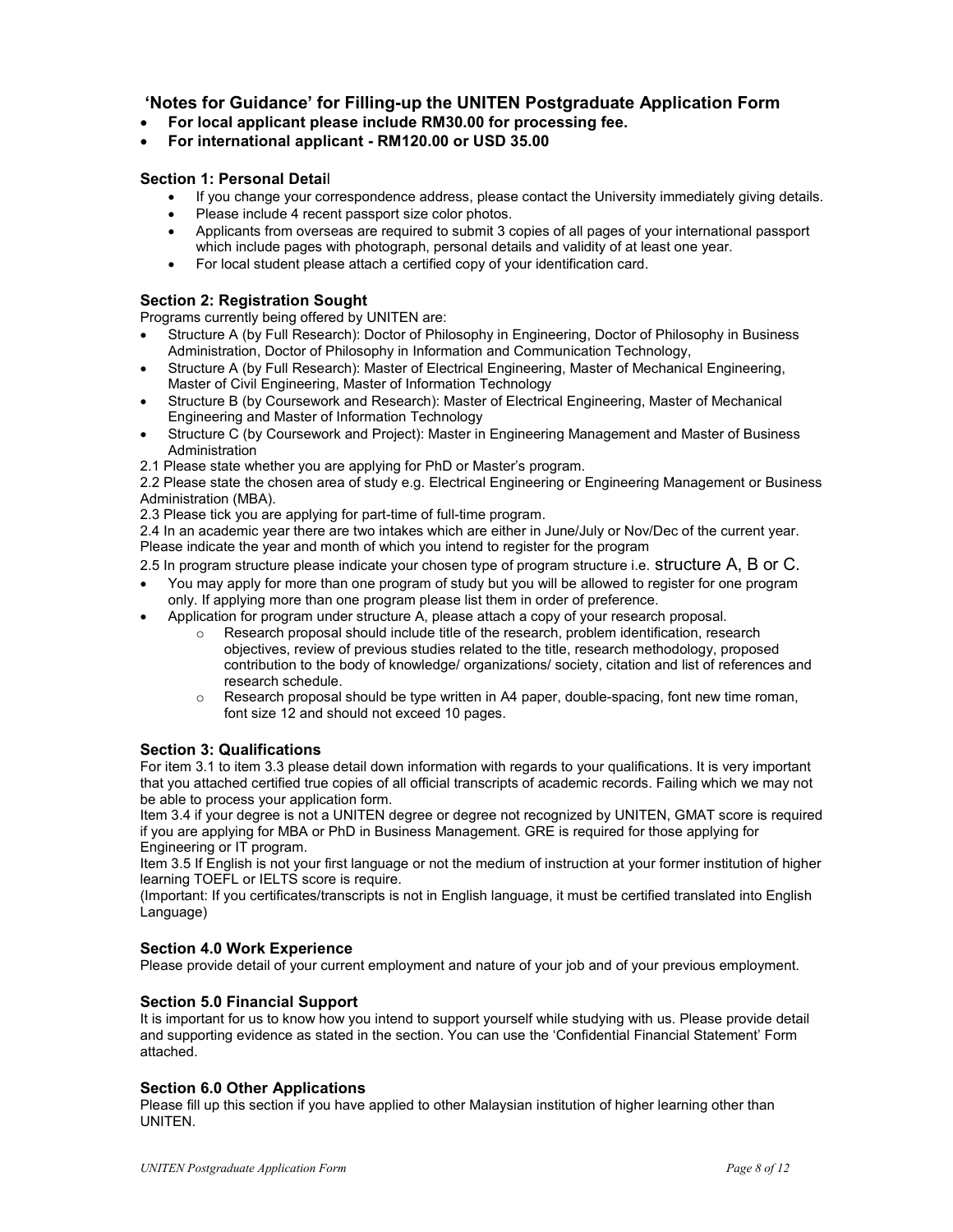#### Section 7.0 Referees

Please put down details of two persons you selected as your referee. Please request them to fill up their report in the form provided and return to you in sealed envelope to be sent to us together with the complete application form. If possible one of your referees should be from your former institution of higher learning.

#### Section 8 Publicity

Please tick where appropriate. It is important for us to know your main source of information on UNITEN.

#### Section 9.0 Checklist and Declaration

The checklist is to help you to see whether you have not left out anything that is important for us to process your application. Please state whether you have any disability that we need to know. If yes please specify the nature of your disability. You are to declare that all information that you have given is true. Please give the date and sign at the given box.

Page 7 is for UNITEN use only.

Attached along with this application form are two (2) referee report and a 'Confidential Financial Statement Form'. The referee form need to be fill up, sign, sealed by your referee and submitted together with the application form for submission to UNITEN.

Please do not send cash through the post. The university will not be held responsible for the loss of cash or any other eventualities arising from the mailing of cash. If using banker's cheque please make it payable to UNIVERSITI TENAGA NASIONAL. Personal cheque is not acceptable.

Thank you for choosing UNITEN as your choice for postgraduate program.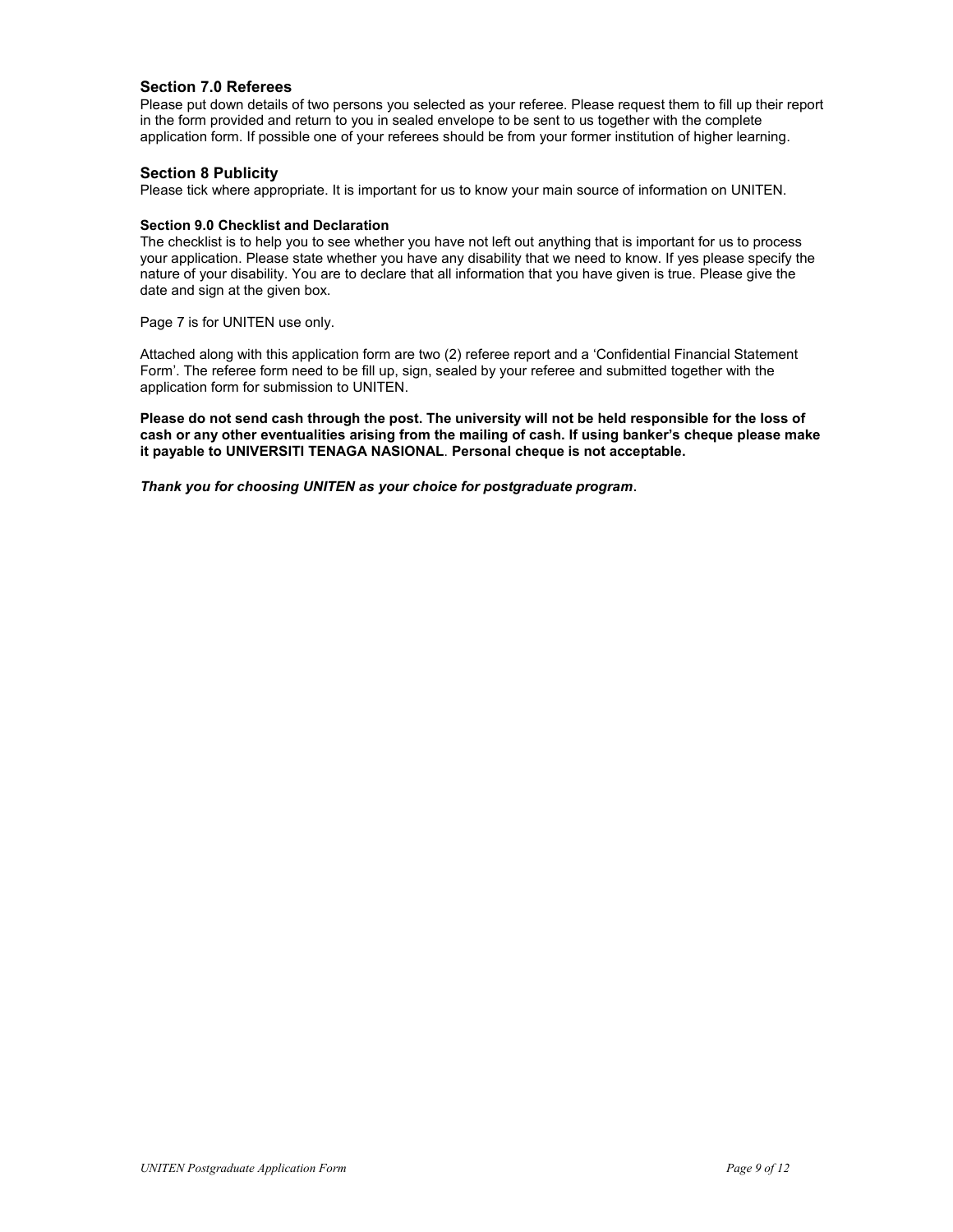### REFEREE'S REPORT

This report is confidential and must be sealed by the referees and forward the envelope to the applicant to be submitted together with the application form



| <b>PART A: To be completed by the applicant</b>                             |                  |                         |      |                          |      |
|-----------------------------------------------------------------------------|------------------|-------------------------|------|--------------------------|------|
|                                                                             |                  |                         |      |                          |      |
|                                                                             |                  |                         |      |                          |      |
| MODE OF STUDIES: Full-Time [ ] Part-Time [                                  | -1               |                         |      |                          |      |
| PROGRAM STUCTURE: By Research [                                             | $\mathbf{1}$     | Coursework & Research [ |      | ] Coursework & Project [ | ı    |
| PART B: To be completed by the referee                                      |                  |                         |      |                          |      |
|                                                                             |                  |                         |      |                          |      |
|                                                                             |                  |                         |      |                          |      |
|                                                                             |                  |                         |      |                          |      |
|                                                                             |                  |                         |      |                          |      |
|                                                                             |                  |                         |      |                          |      |
| Post Code:                                                                  |                  |                         |      |                          |      |
|                                                                             |                  |                         |      |                          |      |
|                                                                             |                  |                         |      |                          |      |
| <b>PART C: Referee's Report</b>                                             |                  |                         |      |                          |      |
| 1)                                                                          |                  |                         |      |                          |      |
| 2)                                                                          |                  |                         |      |                          |      |
| 3)                                                                          |                  |                         |      |                          |      |
| 4)                                                                          |                  |                         |      |                          |      |
|                                                                             |                  |                         |      |                          |      |
| How do you rate the applicant on each of the following? (Please tick)<br>5) |                  |                         |      |                          |      |
| <b>Intellectual Ability</b>                                                 | <b>Excellent</b> | <b>Very Good</b>        | Good | Average                  | Poor |
| a)                                                                          |                  |                         |      |                          |      |
| <b>Maturity and Emotional Stability</b><br>b)                               |                  |                         |      |                          |      |

- c) Motivation
- d) General Knowledge
- e) Initiative
- f) Team Player
- g) Responsibility

Your recommendation: Recommended [ ] Not Recommended [ ]

Date: ………………………………… Signature: ………………………………………………………………………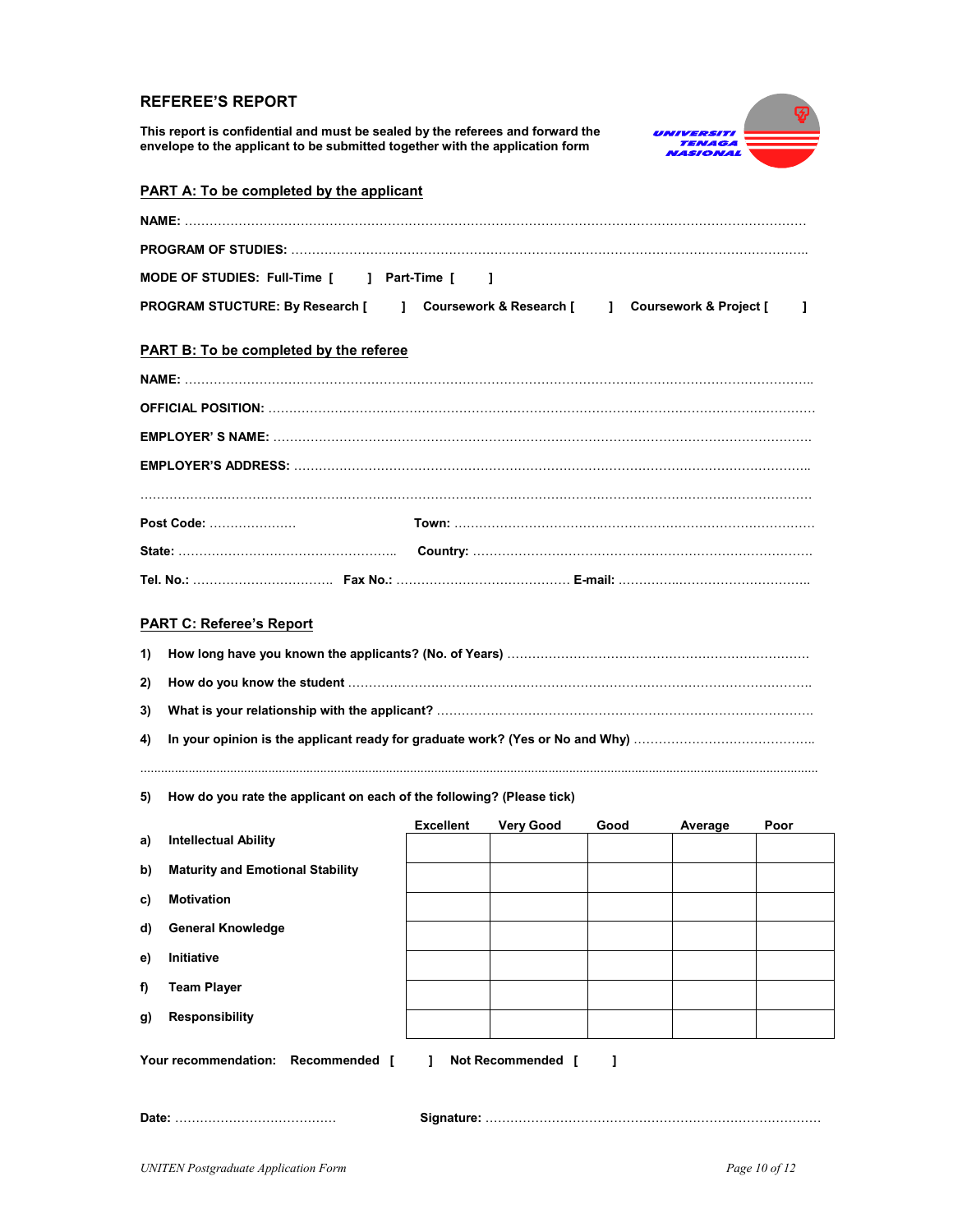### REFEREE'S REPORT

This report is confidential and must be sealed by the referees and forward the envelope to the applicant to be submitted together with the application form



|    | <b>PART A: To be completed by the applicant</b>                                                              |                  |                  |      |         |      |
|----|--------------------------------------------------------------------------------------------------------------|------------------|------------------|------|---------|------|
|    |                                                                                                              |                  |                  |      |         |      |
|    |                                                                                                              |                  |                  |      |         |      |
|    | MODE OF STUDIES: Full-Time [ ] Part-Time [                                                                   | $\sim$ 1         |                  |      |         |      |
|    | PROGRAM STUCTURE: By Research [<br>] Coursework & Research [<br>Course work & Project [<br>$\mathbf{1}$<br>ı |                  |                  |      |         |      |
|    | PART B: To be completed by the referee                                                                       |                  |                  |      |         |      |
|    |                                                                                                              |                  |                  |      |         |      |
|    |                                                                                                              |                  |                  |      |         |      |
|    |                                                                                                              |                  |                  |      |         |      |
|    |                                                                                                              |                  |                  |      |         |      |
|    |                                                                                                              |                  |                  |      |         |      |
|    | Post Code:                                                                                                   |                  |                  |      |         |      |
|    |                                                                                                              |                  |                  |      |         |      |
|    |                                                                                                              |                  |                  |      |         |      |
|    | <b>PART C: Referee's Report</b>                                                                              |                  |                  |      |         |      |
| 6) |                                                                                                              |                  |                  |      |         |      |
| 7) |                                                                                                              |                  |                  |      |         |      |
| 8) |                                                                                                              |                  |                  |      |         |      |
| 9) |                                                                                                              |                  |                  |      |         |      |
|    | 10) How do you rate the applicant on each of the following? (Please tick)                                    |                  |                  |      |         |      |
| a) | <b>Intellectual Ability</b>                                                                                  | <b>Excellent</b> | <b>Very Good</b> | Good | Average | Poor |

| a) | <b>INTERFECTUAL ADIRITY</b>                                  |  |  |  |  |  |
|----|--------------------------------------------------------------|--|--|--|--|--|
| b) | <b>Maturity and Emotional Stability</b>                      |  |  |  |  |  |
| C) | <b>Motivation</b>                                            |  |  |  |  |  |
| d) | <b>General Knowledge</b>                                     |  |  |  |  |  |
| e) | Initiative                                                   |  |  |  |  |  |
| f) | <b>Team Player</b>                                           |  |  |  |  |  |
| g) | <b>Responsibility</b>                                        |  |  |  |  |  |
|    | Your recommendation: Recommended [<br>Not Recommended [<br>L |  |  |  |  |  |
|    |                                                              |  |  |  |  |  |